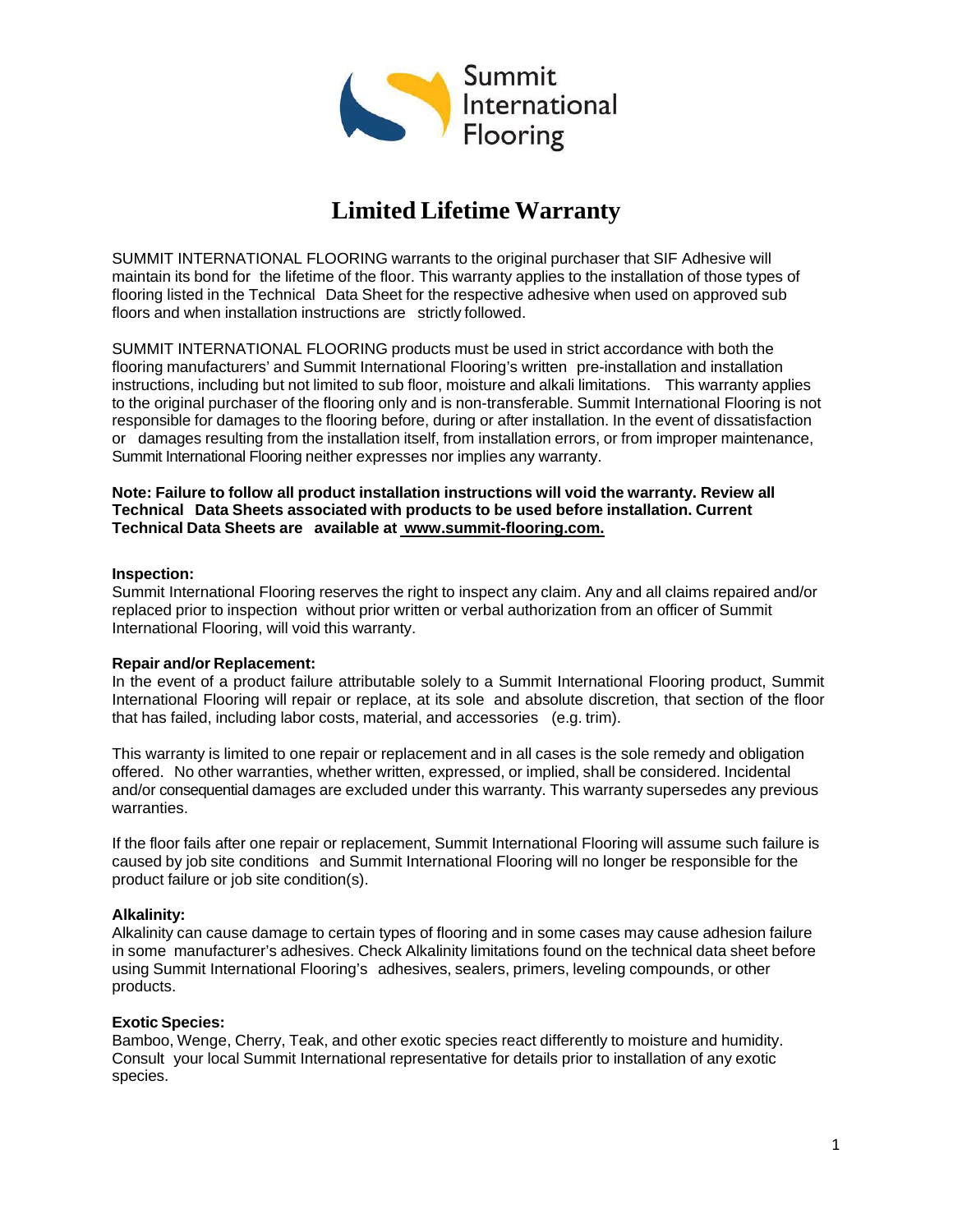

**Note:** Bamboo is a grass, not wood. Summit International Flooring warrants that our adhesives specified for Bamboo flooring will permanently bond it to the sub floor when properly installed. However, Bamboo Flooring which cups, bows, end-lifts, shrinks, expands, or otherwise reacts adversely to moisture following installation with any Summit International Flooring's product is not covered under Summit International Flooring's Warranty. Such reaction is a clear indication of an unstable flooring product or moisture condition and is not caused by the application of Summit International Flooring products.

## **Moisture Related Warranties:**

Many SUMMIT INTERNATIONAL FLOORING products carry a moisture related warranty and have specific limitations. If conditions are found to be in excess of the product's limitations, SUMMIT INTERNATIONAL FLOORING will not be responsible for product failure or floor performance in such cases. Please refer to each product's Technical Data Sheet for parameters. All pre-installation tests from the flooring manufacturer, the National Wood Flooring Association (NWFA), and SUMMIT INTERNATIONAL FLOORING, and any other applicable installation guidelines must be strictly followed.

**Note:** Failure to utilize moisture tests and the recording of those proper tests **prior** to installation or use of any SUMMIT INTERNATIONAL FLOORING product will void the warranty.

## **Exclusions:**

The warranty does not cover damage to SUMMIT INTERNATIONAL FLOORING products or the installed flooring caused by, but not limited to the following, except in those instances where a SUMMIT INTERNATIONAL FLOORING product is expressly prescribed for such use (e.g. use of a SUMMIT INTERNATIONAL FLOORING Sealer to prevent moisture penetration from the sub floor up to the product's prescribed limits):

- Hydrostatic pressure
- Excessive vapor emissions<br>• Uneven and/or unapproved
- Uneven and/or unapproved sub floor materials
- Improper substrate preparation
- Improper installation or complaints related to the flooring material
- Faulty accessories and/or SUMMIT INTERNATIONAL FLOORING products used in conjunction with those of other manufacturers
- Excessive exterior water (damaged water pipes, sinks, icemakers, faulty plumbing, flooding, etc.)

# **Warranty Disclaimers**

**THE WARRANTIES IN EFFECT AT THE TIME OF PRODUCT USE ARE THE ONLY WARRANTIES OF SUMMIT INTERNATIONAL FLOORING USA, LLC.**

**SUMMIT INTERNATIONAL FLOORING, MAKES NO OTHER WARRANTY OF ANY KIND, NEITHER EXPRESSED NOR IMPLIED. ALL OTHER WARRANTIES, INCLUDING IMPLIED WARRANTIES OF MERCHANTABILITY AND FITNESS FOR A PARTICULAR PURPOSE, ARE HEREBY DISCLAIMED BY SUMMIT INTERNATIONAL FLOORING, AND EXCLUDED FROM THIS WARRANTY.**

**THE PURCHASER AND SUMMIT INTERNATIONAL FLOORING, EXPRESSLY AGREE THAT THE SOLE REMEDY FOR BREACH OF THE WARRANTY SHALL BE REPAIR OR REPLACEMENT OF THE DEFECTIVE PRODUCT AREA(S), OR REFUND OF THE COST OF THE SUMMIT INTERNATIONAL FLOORING PRODUCT. (THIS MAY INCLUDE LABOR, SUNDRIES AND TRIM**